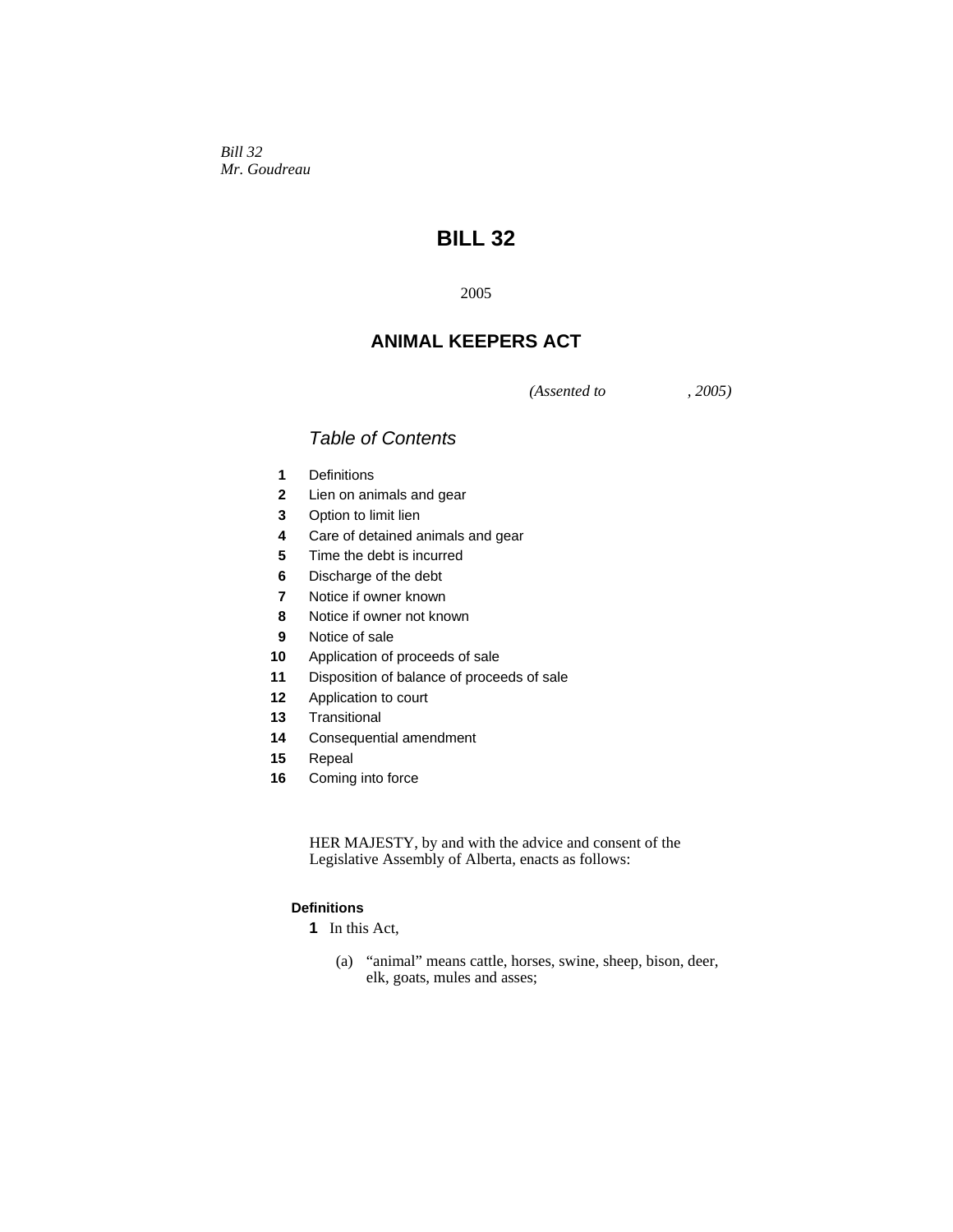- (b) "animal keeper" means a person who receives payment for boarding, feeding or caring for an animal that is owned by another person;
- (c) "debt" means liability for
	- (i) the cost of boarding, feeding or caring for an animal, or
	- (ii) the cost of storing gear;
- (d) "gear" means
	- (i) tack and equipment used for riding, driving, showing or caring for animals, and
	- (ii) stock trailers, horse trailers, sleighs, buggies and carriages;
- (e) "Minister" means the Minister determined under section 16 of the *Government Organization Act* as the Minister responsible for this Act;
- (f) "owner of the animal or gear" means any person who has an interest in the animal or gear.

#### **Lien on animals and gear**

**2(1)** An animal keeper has a lien on an animal and gear for the debt incurred in relation to the animal and gear.

**(2)** In addition to all other remedies provided by law, an animal keeper may detain in the animal keeper's custody and possession the animal and any gear in relation to the animal and may sell the animal or gear by public auction or in any other commercially reasonable manner.

**(3)** An animal keeper's right to detain and sell an animal or gear has priority over and is not subject to any other existing lien, security interest as defined in the *Personal Property Security Act* or other charge or encumbrance of whatever nature or kind relating to that animal or gear.

**(4)** An animal keeper may waive any of the animal keeper's rights under this Act in whole or in part by stating that waiver in writing and signing it.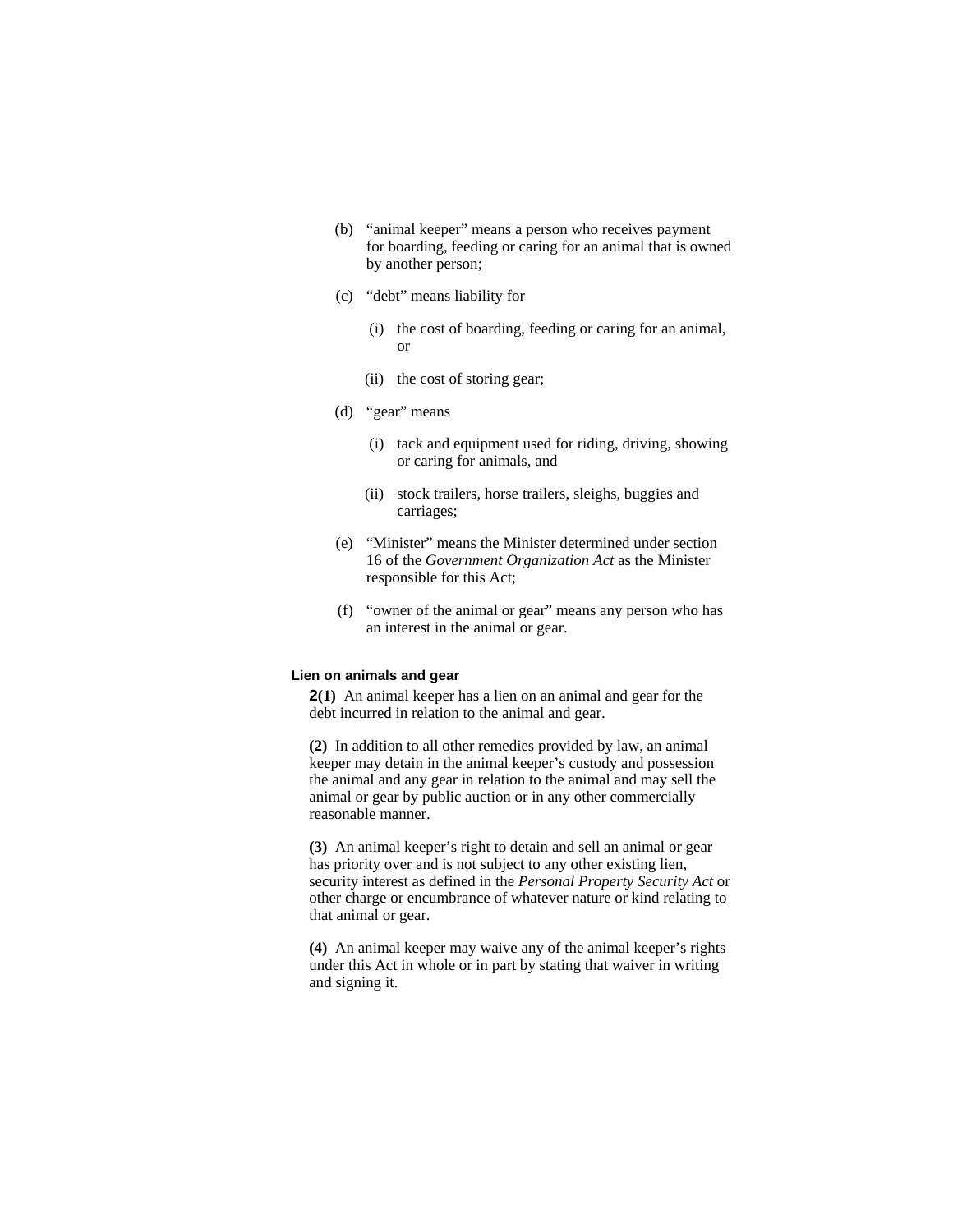### **Option to limit lien**

**3(1)** When an animal keeper has a lien on more than one animal or gear belonging to the same owner, the animal keeper may choose to limit the lien to one or some of the animals or gear towards satisfaction of the debt incurred for all of the owner's animals or gear that are or were in the animal keeper's custody and possession.

**(2)** When the animal keeper chooses to limit the lien under subsection (1), the animal keeper may

- (a) release the remaining animals or gear, free and clear of the lien, to the owner of the animals or gear, or
- (b) if agreed to by the owner, retain custody and possession of the remaining animals or gear.

**(3)** When the animal keeper chooses to limit the lien under subsection (1), the animal keeper may sell the animal or those animals or gear under this Act and apply the proceeds of the sale to the debt incurred for all of the owner's animals or gear that are or were in the animal keeper's custody and possession.

**(4)** On the day the owner agrees that the animal keeper is to retain custody and possession of the remaining animals or gear under subsection (2)(b), the animal keeper acquires a new lien under section 2 with respect to those animals or gear.

### **Care of detained animals and gear**

**4** When an animal keeper detains an animal or gear under section 2, the animal keeper

- (a) must keep the animal or gear in the animal keeper's custody and possession, and
- (b) is responsible for the proper care of the animals in accordance with accepted industry standards.

#### **Time the debt is incurred**

**5** The debt incurred by an owner of an animal or gear is incurred on the later of

 (a) the date boarding, feeding or caring for the animal or gear commences, and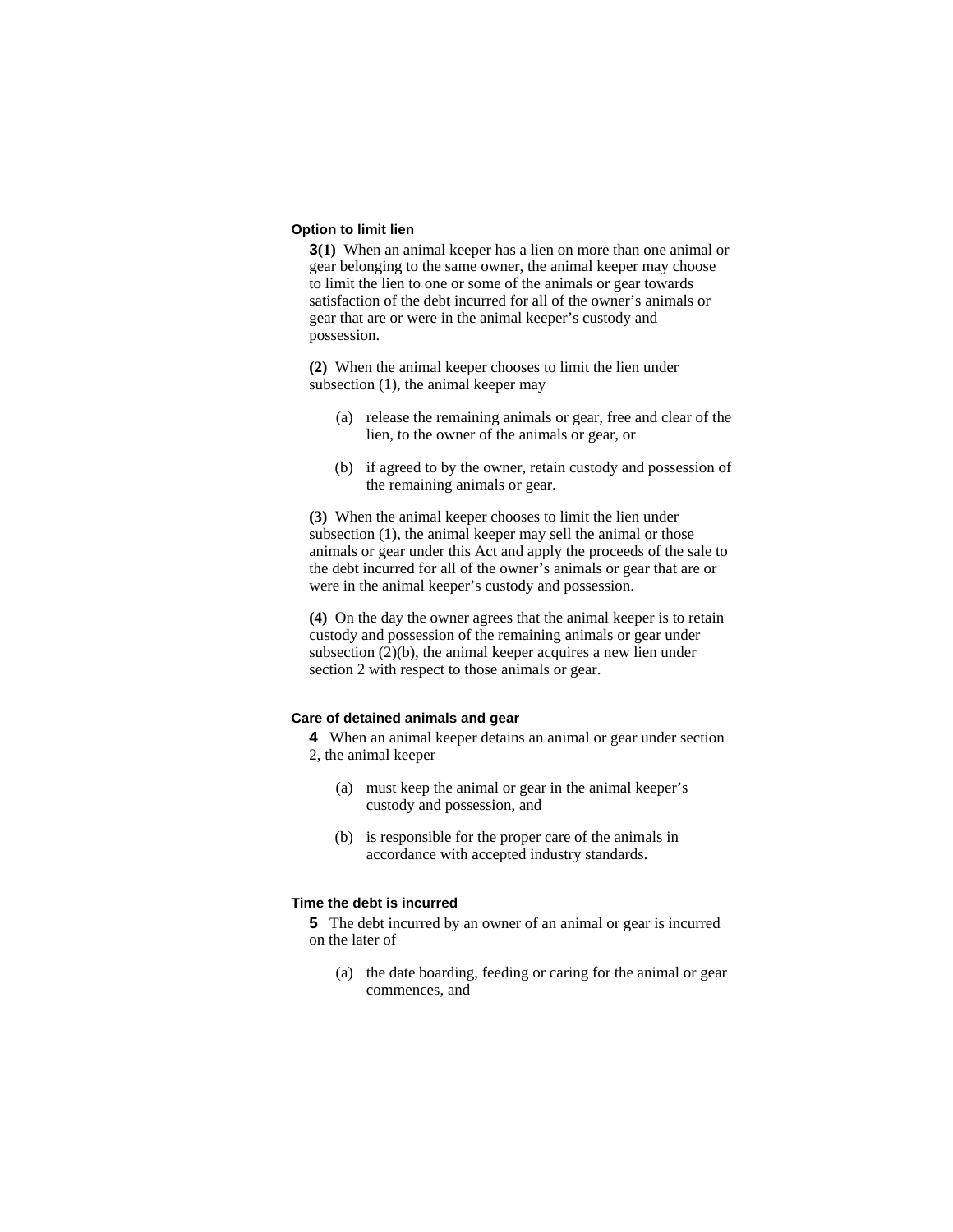(b) if there is an agreement to pay, the date specified in that agreement.

#### **Discharge of the debt**

**6(1)** The owner of an animal or gear must discharge a debt within 14 days of the date on which the debt is incurred.

**(2)** If the owner fails to discharge the debt under subsection (1), the animal keeper may sell the animal or gear by public auction or in any other commercially reasonable manner on providing notice of the sale under sections 7 to 9.

#### **Notice if owner known**

**7(1)** If the owner of an animal or gear is known, the animal keeper must give at least 14 days' notice of the proposed sale of the animal or gear

- (a) to the owner by
	- (i) personal service,
	- (ii) registered mail sent to the address provided by the owner or the person who brought the animal or gear to the animal keeper, or
	- (iii) fax to the fax number provided by the owner or the person who brought the animal or gear to the animal keeper,
	- and
- (b) if the animal is cattle or a horse, to the Minister.

**(2)** If a delegated authority is established under the *Livestock Identification and Brand Inspection Act*, the notice of sale under subsection (1)(b) must be provided to the delegated authority instead of the Minister.

## **Notice if owner not known**

**8(1)** If the owner of an animal or gear is not known, the animal keeper must, at least 14 days before the proposed sale of the animal or gear,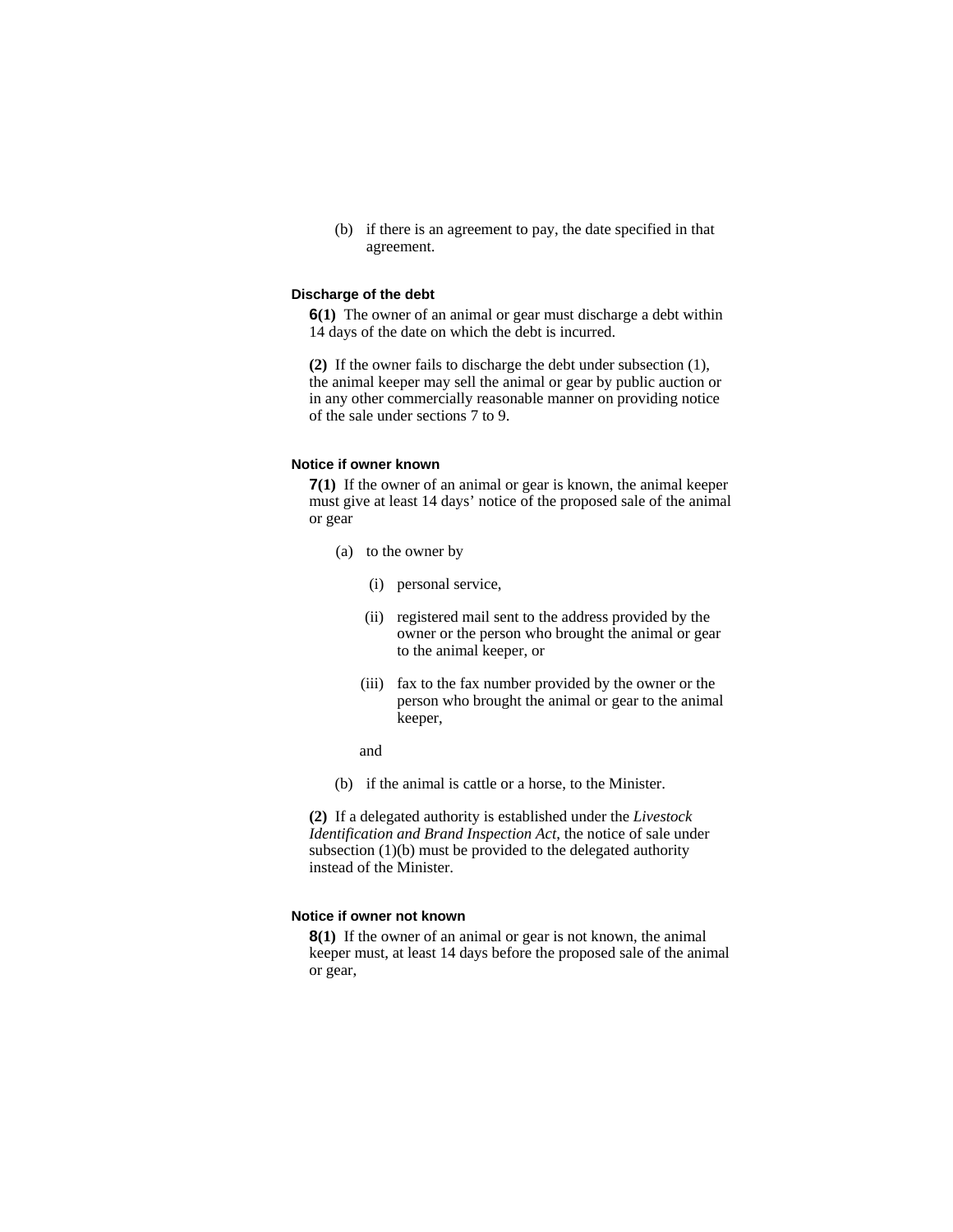- (a) publish a notice of the sale in a newspaper having general circulation in the place where the animal keeper's place of business is located, and
- (b) if the animal is cattle or a horse, provide notice of the sale to the Minister.

**(2)** If a delegated authority is established under the *Livestock Identification and Brand Inspection Act*, the notice of sale under subsection  $(1)(b)$  must be provided to the delegated authority instead of the Minister.

## **Notice of sale**

**9** A notice of sale under section 7 or 8 must include the following:

- (a) the method of the proposed sale;
- (b) the date and time of the sale;
- (c) the address and name of the place where the animal or gear will be sold;
- (d) the name of the owner or the person who brought the animal or gear to the animal keeper, if known;
- (e) the amount for which a lien is claimed;
- (f) a description of the animal or gear;
- (g) the name of and contact information for the animal keeper.

## **Application of proceeds of sale**

**10(1)** If an animal or gear is sold under section 6(2), the proceeds of sale must be paid in the following order:

- (a) to the animal keeper for expenses incurred in detaining, transporting, advertising and selling the animal or gear;
- (b) in satisfaction of the lien of the animal keeper.

**(2)** If a balance remains after the proceeds of sale have been paid under subsection (1), the balance of the proceeds of sale shall be paid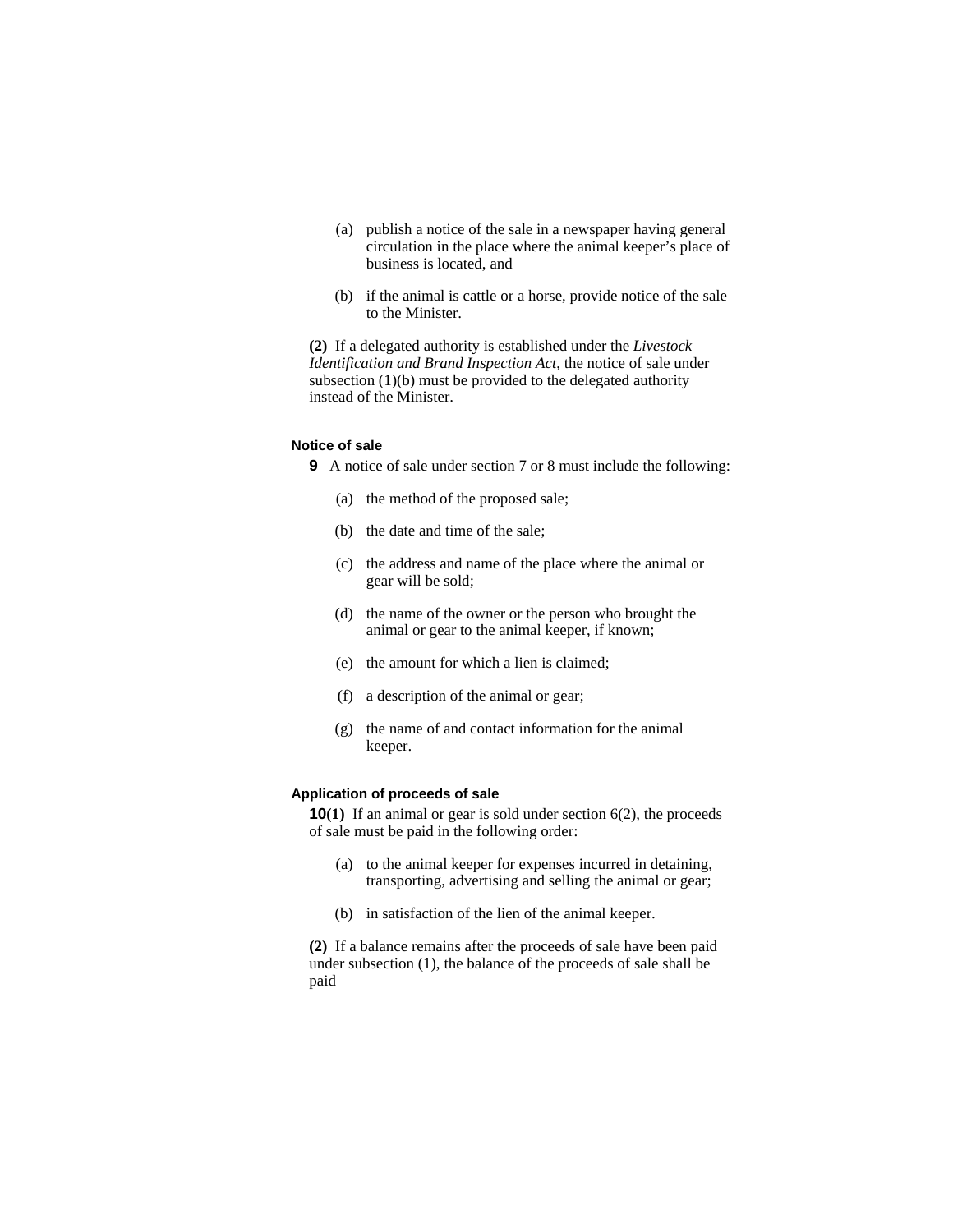- (a) if only one person with an interest in the animal or gear that was sold claims the balance of the proceeds of sale within 7 days from the date of the sale, to that person, or
- (b) to the Minister
	- (i) if more than one person with an interest in the animal or gear that was sold claims the balance of the proceeds of sale within 7 days from the date of the sale, or
	- (ii) if no person with an interest in the animal or gear that was sold claims the balance of the proceeds of sale within 7 days from the date of the sale.

**(3)** Notwithstanding subsections (1) and (2), the proceeds of sale must be paid into court as directed by the court if an application is made under section 12.

#### **Disposition of balance of proceeds of sale**

**11(1)** If the balance of the proceeds of sale are paid to the Minister under section  $10(2)(b)$ , the Minister must

- (a) if more than one person claims the balance of the proceeds of sale under section 10(2)(b)(i), distribute the balance of the proceeds of sale as the Minister considers appropriate, or
- (b) if no person claims the balance of the proceeds of sale within 7 days of the date of the sale,
	- (i) retain the balance of the proceeds of sale, on behalf of any person with a right to make a claim, for one year from the date the Minister receives the balance of the proceeds of sale, and
	- (ii) on the expiration of the one-year period referred to in subclause (i), pay the balance of the proceeds of sale into the General Revenue Fund.

**(2)** On payment of the balance of the proceeds of sale into the General Revenue Fund under subsection (1)(b)(ii), any person's claim to that balance of the proceeds of sale is extinguished.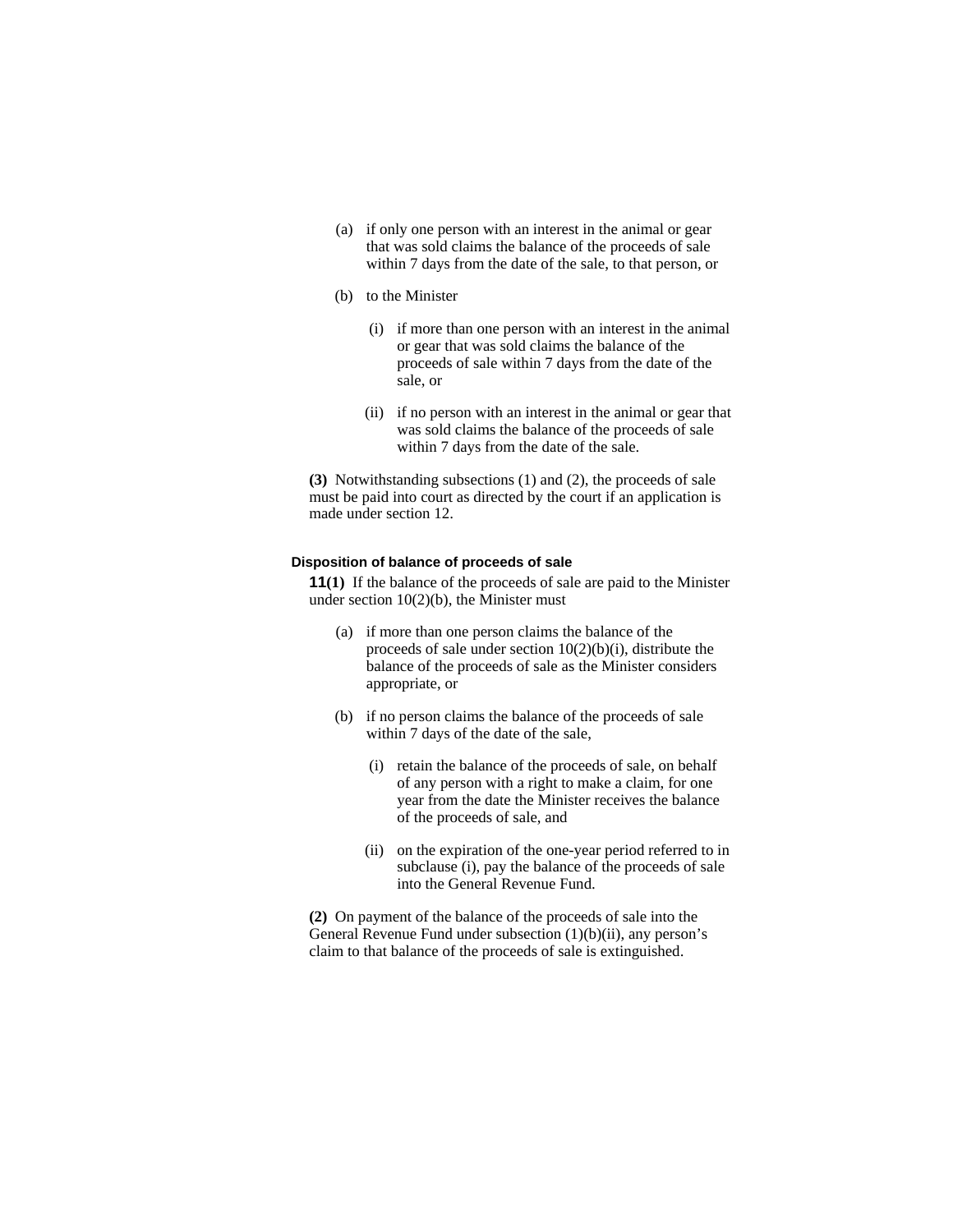### **Application to court**

**12(1)** Any person who has an interest in an animal or gear that has been detained or sold under this Act may apply to the Court of Queen's Bench for a determination of the rights of the parties, and the Court may make any order it considers necessary to give effect to those rights where any question arises with respect to any one or more of the following:

- (a) the amount of the lien or the right of any person to a lien;
- (b) the circumstances surrounding the sale;
- (c) the application of the proceeds of sale under section 10;
- (d) the disposition of the balance of the proceeds of sale under section 11;
- (e) any other matter arising out of the operation of this Act.

**(2)** When an application is made under subsection (1), all or part of the proceeds of sale may be paid into court and the lien is discharged against the animal or gear and becomes instead a charge on the amount paid into court with the same priority as if the lien continued.

**(3)** Subject to section 2(3), persons are entitled to the balance of the proceeds of sale according to their rights and priorities established under the *Personal Property Security Act* and other applicable legislation.

**(4)** An application made under subsection (1) must be made within one year and one week after the date of the sale of the animal or gear.

#### **Transitional**

**13(1)** In this section, "former Act" means the *Livery Stable Keepers Act*.

**(2)** A lien that is created under the former Act continues as if the former Act were not repealed, and the former Act continues to apply in respect of those liens.

### **Consequential amendment**

**14 The** *Possessory Liens Act* **is amended in section 14(b) by**